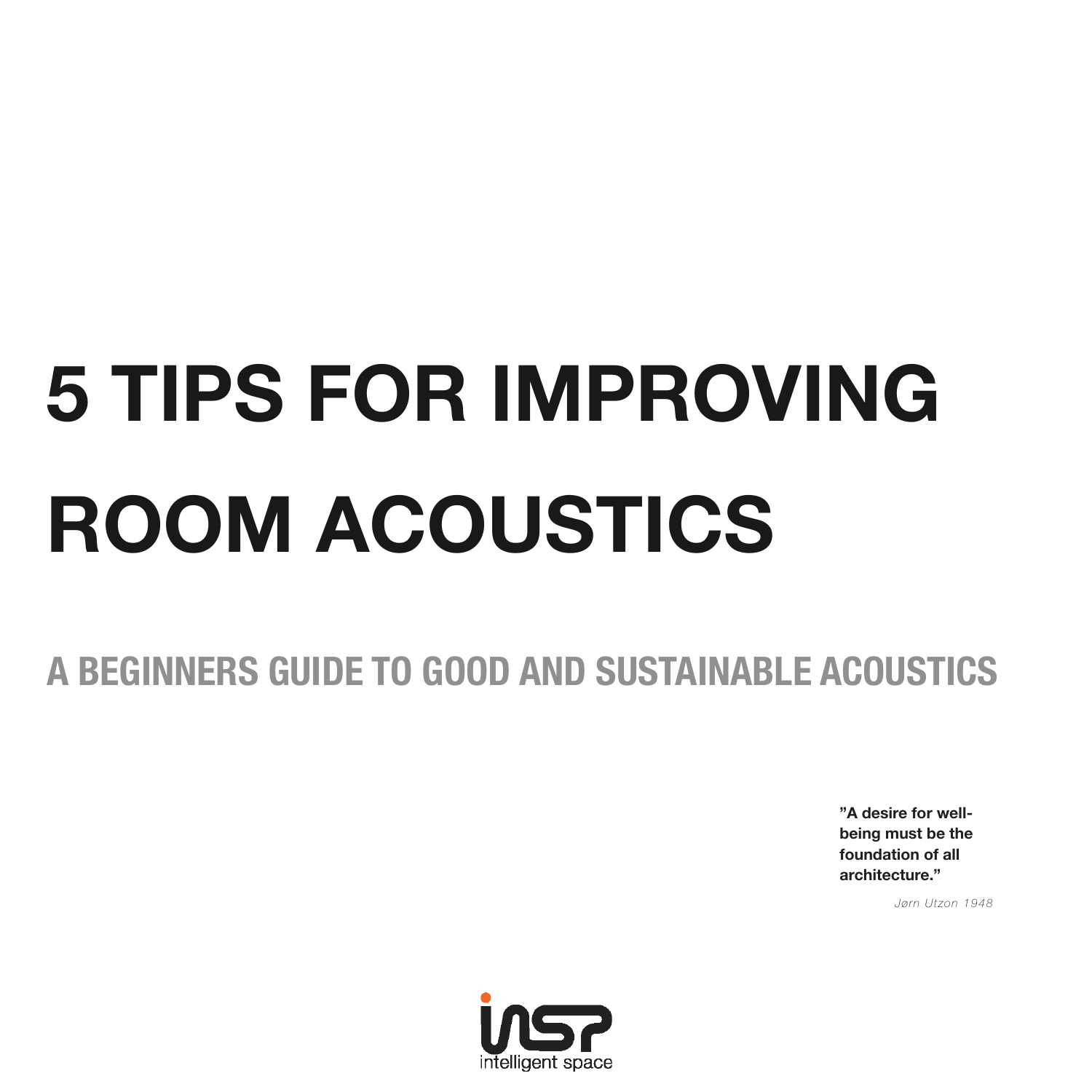**Aroom's acoustics affects** us all, whether we want it or not. Bad acoustics reduce speech clarity, affects concentration, and it can even affect peoples physical and mental wellbeing in a myriad of ways. This has shown to have, for example, headache, stress, or tenseness as a result. Therefore it is always important to have acoustics in mind when one is in the process of renovating a room or a building – both privately and commercially.

We have collected 5 simple tips for you to enjoy. These tips will be a valuable tool in creating a sustainable, acoustic environment.

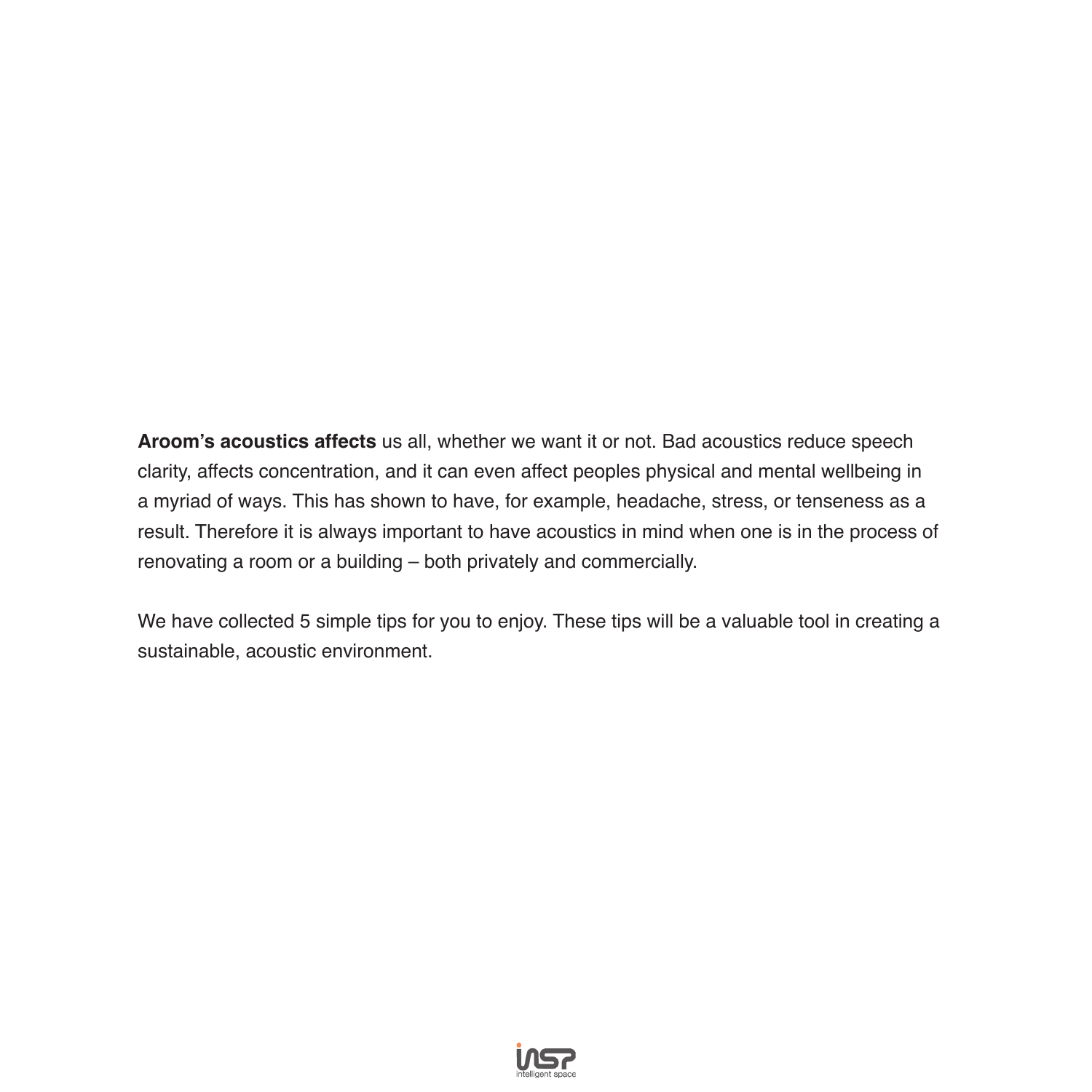#### **1. Reverberation time is key – but remember to listen**

There are many ways in which one can judge whether the acoustics of a room is defective. The best indicator will always be the human ear but there are multiple other technical indicators that can guide you.

If it is hard to have relaxed conversations and exhausting to listen to other peoples speak then it probably is due to long reverberation time. Reverberation time is the time it takes from a sound is created until it is reduced by 60 dB. This often means the time it takes for a sound to be reduced to a level that is either comfortable or inaudible to the human ear. There is a range of factors that affects the reverberation time but it is often increased if a room has many free, hard surfaces that can reflect the sound waves.

The general rule is that the lower the reverberation time, the better the experience of the room is and the easier you can understand what other people are saying.

For example, classrooms in danish schools cannot have a reverberation time above 0,6 seconds since this would be exhausting for teachers and students alike and affect the concentration and learning of the class. Long reverberation time can also increase the general noise level further – what acousticians call the Lombard effect.

If you wish to make acoustic renovations, it is basically the reverberation time that you want to reduce. A range of 'acoustic apps' exist and they can all give you some indication of the reverberation time of a room.

Reverberation time can be reduced installing acoustic materials or by rearranging interiors. The acoustic materials can slow down or absorb sound waves so only minimal reflection happens. If you reduce the reverberation time markedly, you will instantly be able to feel an increase in concentration and performance levels as well as your general wellbeing.



#### **Faktabox**

#### **Decibel dB**

A unit of measure for sound volume. It is a logarithmic scale that doubles the effect every 3 dB. Leaves blowing in the wind, a mosquito, or a modern computer barely reach 10 dB. Whispering is around 30 dB, and a normal conversation is about 60 dB. A baby that screams can hit, not unlike motorcycles, 80 dB. If one frequents concerts, one will experience volumes up to 110 dB which is roughly the same dB as jackhammers and circular saws. The noise from a jet plane is around 130 dB, i.e. the pain threshold of human hearing.

#### **Lombard effect**

The Lombard effect (or cocktail or kindergarten effect) is the tendency for people to speak louder and louder in correlation to the amount of noise in a room.

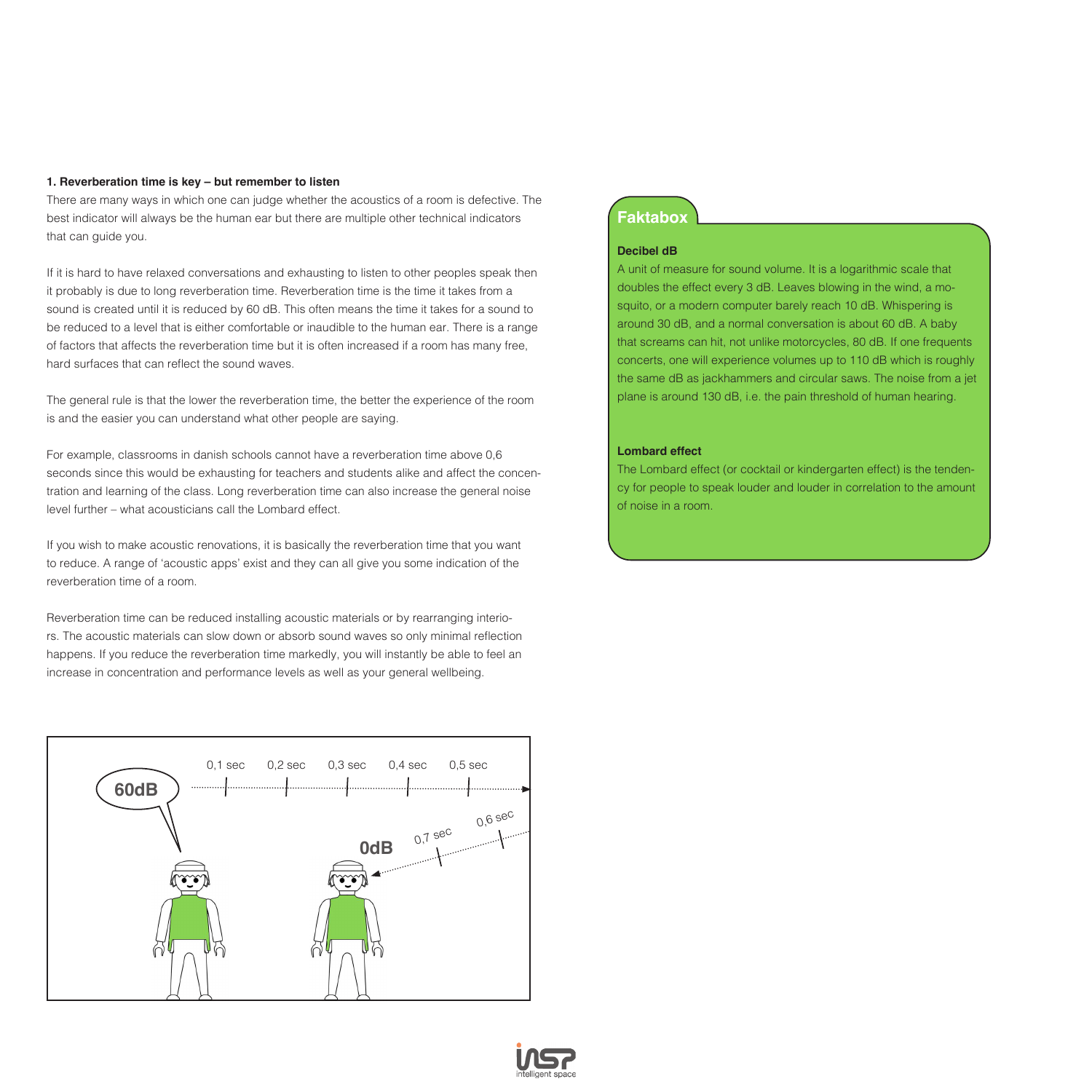#### **2. Consider material placement**

When we speak, we produce sound waves that are reflected on surfaces around the room. The material character and hardness of surfaces, therefore, has a great influence on the reverberation time. A rule of thumb is therefore that it is the hard, smooth surfaces that need acoustic materials the most.

It should be noted that this is only a rule of thumb and that material placement, in reality, is more complicated than as such. If one, for example, wants to increase the speech intelligibility of a room (the degree to which we can comprehend speech) , it is not always the best idea to cover the ceiling in acoustic materials. In rooms with high ceilings, it will often be better to place acoustic materials on the walls (or perhaps some carpets) since speech is mostly, but not exclusively, reflected in head level.

Sound is a diffuse phenomenon, and some sound waves will always reflect on the ceiling. But if the ceiling is high, a part of the speech will lose its force before it can be even reach the ceiling. On the other hand, the ceiling can successfully be dampened if the space is low-ceilinged purely because of the shorter distance between the speaker, ceiling, and the receiver of the speak.

You can dampen ceilings, walls, floors, and beneath interiors. What is most effective depends on the architecture of the room.

#### **3. Consider the function of the room**

You should always contemplate what it is that you are trying to achieve with acoustic regulations. Is it a big open office where people has to be able to concentrate? Is it a room for children? Is it a place for creative development? Perhaps a mixture?

There, sadly, is no clear cut answer to how you design acoustics according to a room's function. But if you, for example, have an office that calls for concentration, it may be right to dampen as much as possible. The more material, the better the dampening. Such a solution would be ideal for most 'silent', concentrated work but it can easily feel over-dampened if you want to also have quiet conversations in the room.

You can also imagine a room where there needs to be space for both deep concentration, conversation, and creativity. Here it would not be ideal to fill up the room with acoustic materials. Instead, you could consider zoning the room with acoustic partitioners. Then, concentration can take place in a dampened and isolated zone, where conversations and creative expressions can take place in another zone that is only dampened to a point that improves speech intelligibility.

Another example could be a church: Here you would not want a radical shortening of reverberation time (and it is not possible). Instead, you would want to go to a level where you can clearly understand speech but without destroying the big and majestic auditive experience that churches can give.





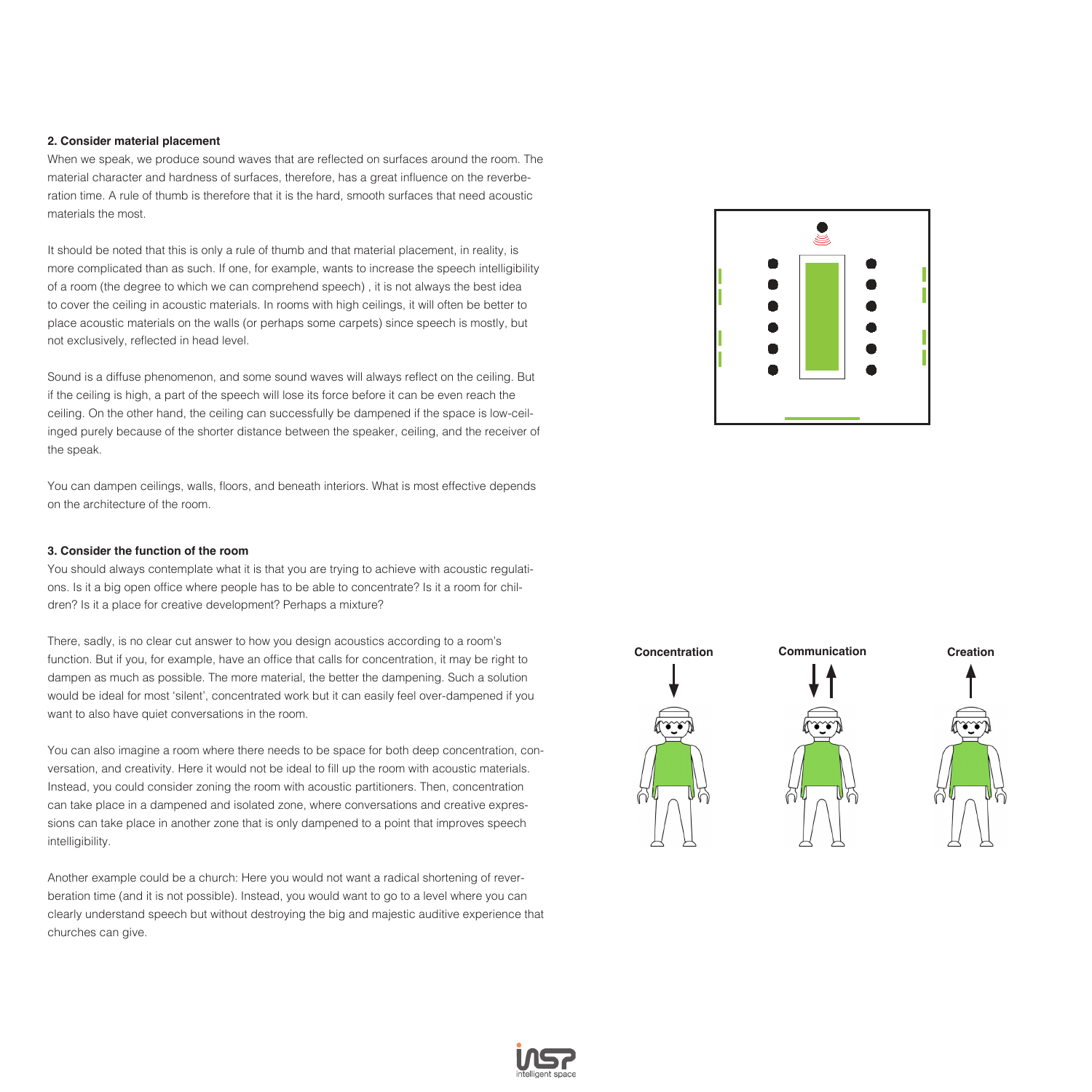

#### **4. We also hear with our eyes**

In most parts, acoustics are about sound and its influence on human performance. It is, so to speak, the ear that should be satisfied by acoustics. But human beings do also take in their environment with their eyes. You should, therefore, always have the visual impression of an acoustic solution in mind. If you sloppily place raw acoustic panels in a given room with no further thought on design, it can have very negative effects on the people who are using the room. You should, therefore, always accommodate the user's taste and aesthetics in the design of acoustics.

You can do this in many ways. You could, for example, upholster acoustic panels in motifs of the user's choice, use different colours, place it in a frame, contour cut it, or design it modularly so panels can be combined sculpturally. There are many ways to go about it and only the users of a room can decide whether the acoustic solution has the right aesthetic for them.

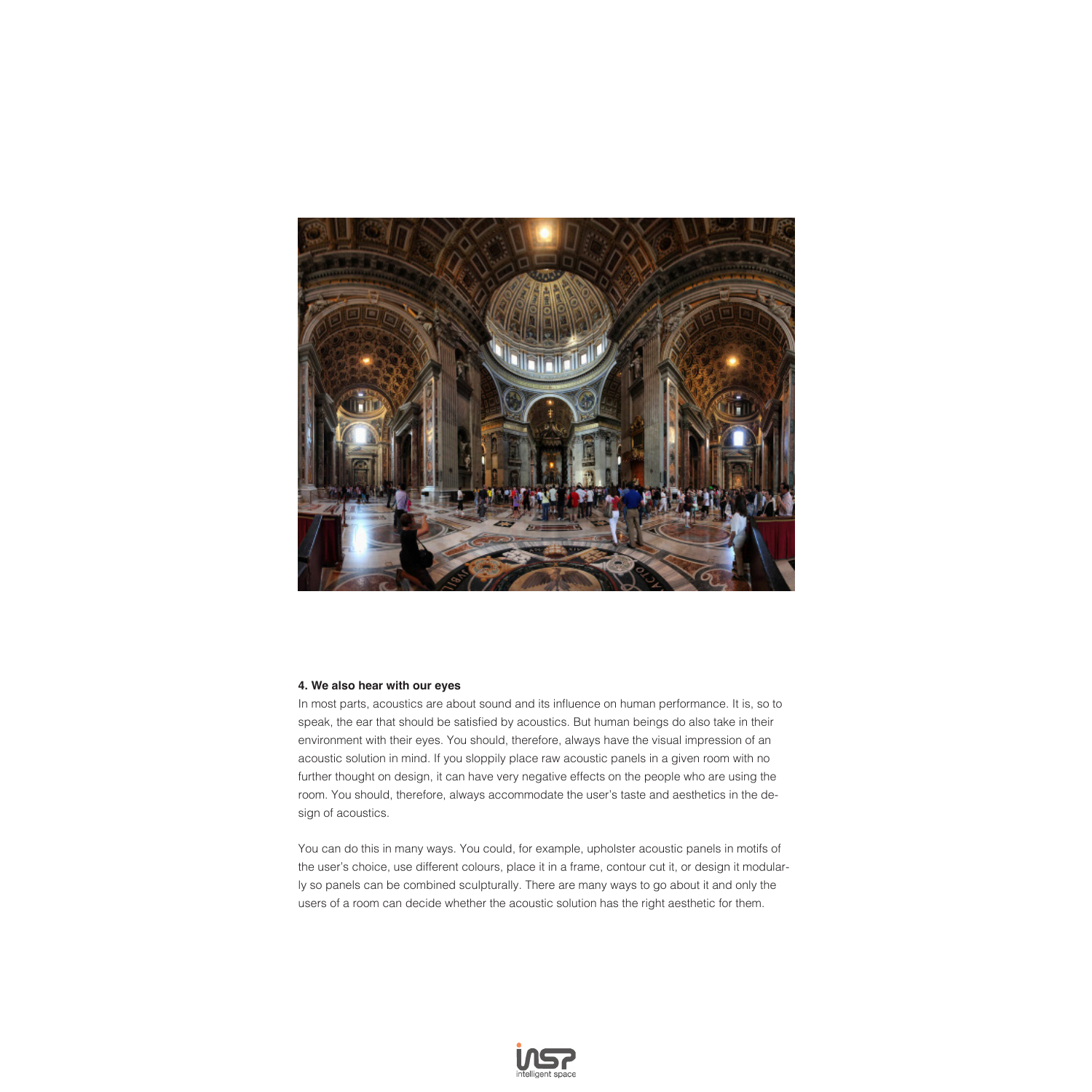#### **5. Consider future prospects**

It is always worthwhile to consider whether an acoustic solution is fit for the future. How does the organisation look tomorrow? We constantly get new needs and wants and maybe one day we will become tired of the present looks of a solution.

The easy solution to this problem can be found in the above point: make acoustics that strike the aesthetics of the users. You can further secure your projects by choosing a solution that is sustainable and easy to transform or move. Acoustic pictures is a good idea since one can easily change the motifs without having to replace the panels. Likewise, it is, of course, important to buy acoustic materials that are harmless and in a quality that makes them viable for many, many years.

#### **Now we can begin!**

Acoustics is a complex science but these 5 tips can give you a practical understanding of how oneself can work with it.

Acoustics can do a lot to a workplace or organization (see for example this article for concrete documentation of the dramatic effect that acoustics have on schools). If you want to improve physical and mental well-being, increase performance, and decrease sickness, you should get started!

If you have any questions or thoughts, you are, of course, welcome to contact us in Intelligent Space. We can help you through the process of designing and implementing a sustainable and specially designed solution which is tailored to your needs and wants.

#### **Besøg os på www.intelligentspace.dk.**

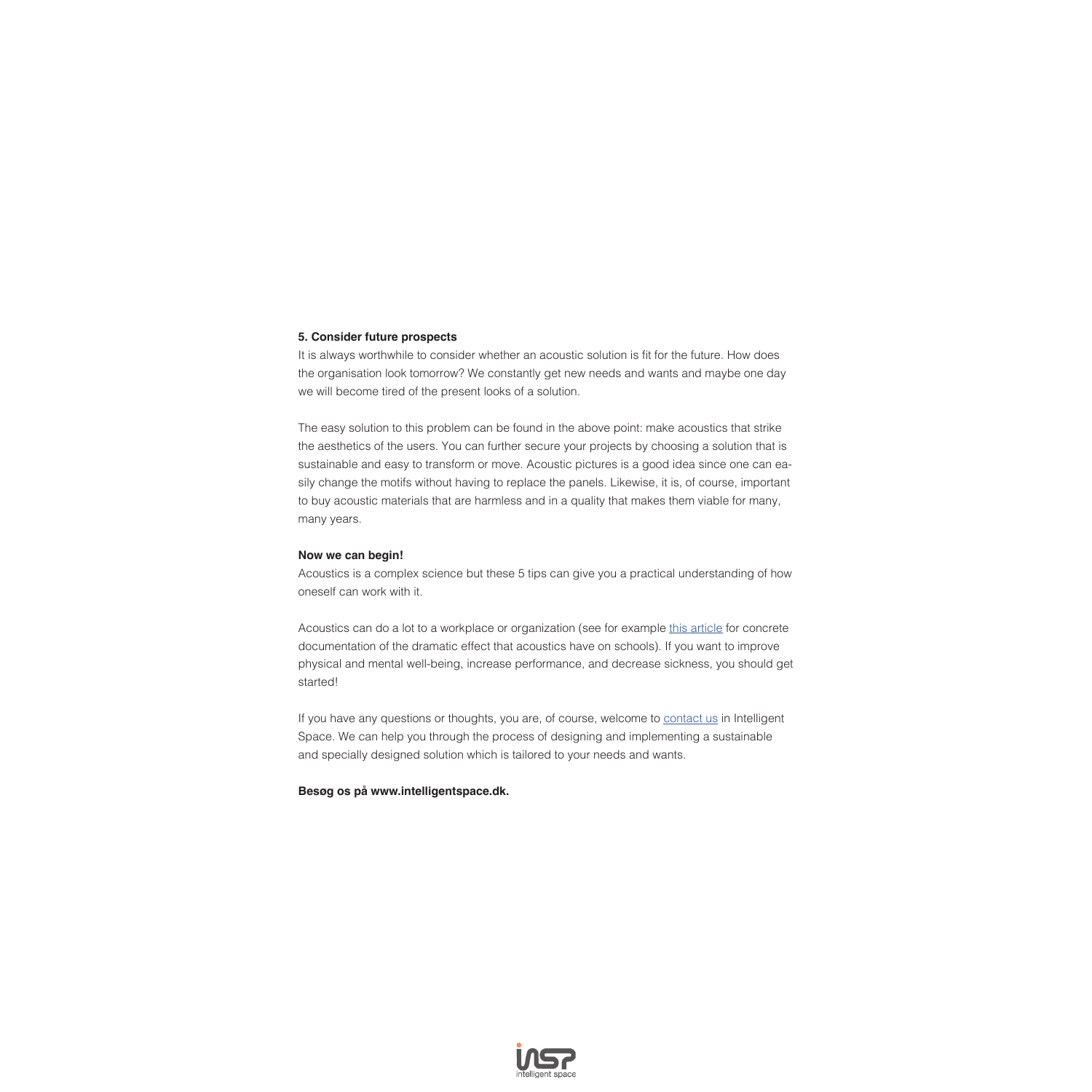